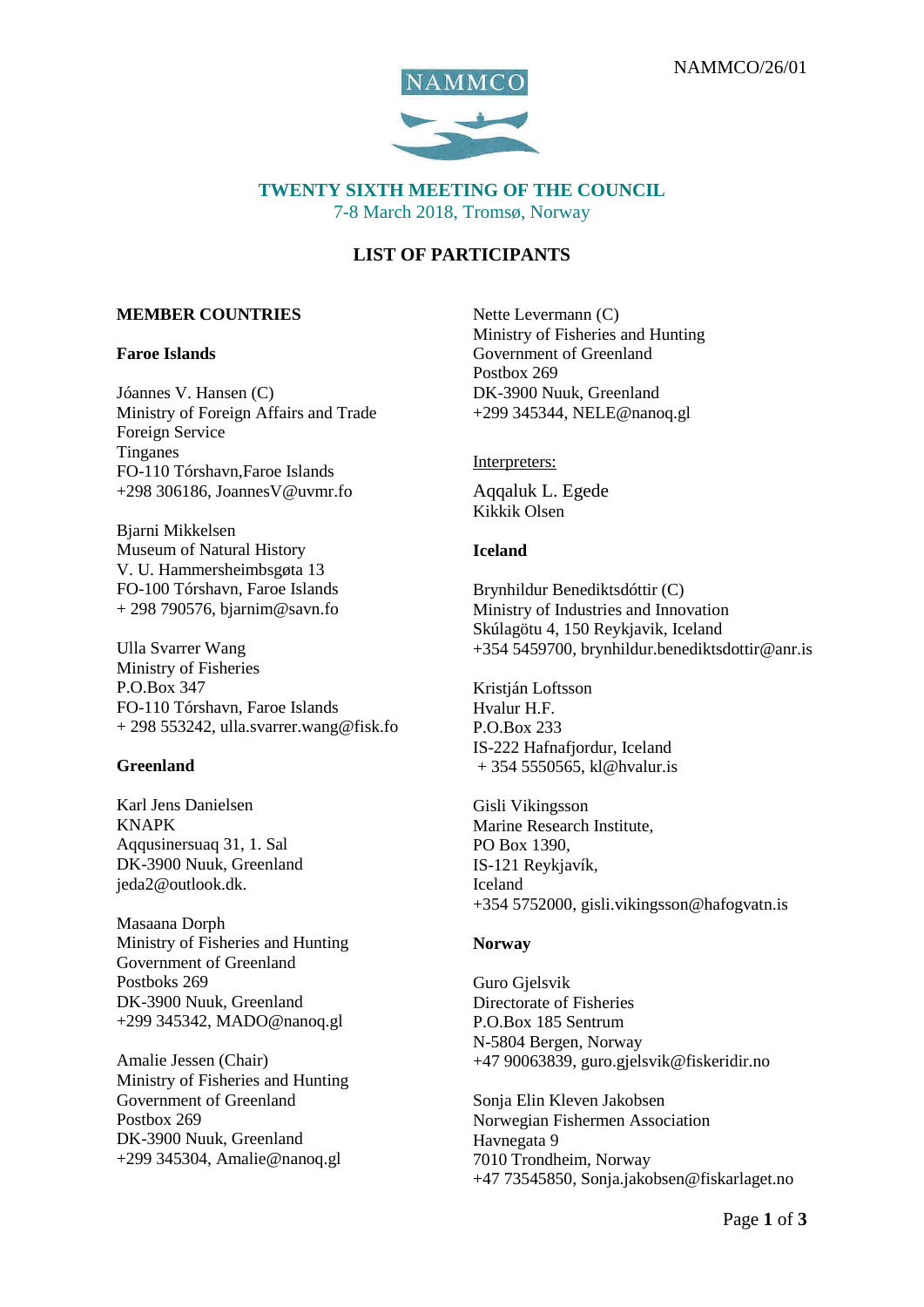Kathrine A. Ryeng Institute of Marine Research POB 6404 N-9294 Tromsø, Norway +47 91315292, [kathrine.ryeng@imr.no](mailto:kathrine.ryeng@imr.no)

Ole-David Stenseth (C) Ministry of Trade, Industry and Fisheries P.O.Box 8118 Dep N-0032 Oslo, Norway + 47 92497825 E-mail: ods@nfd.dep.no

## **SCIENTIFIC COMMITTEE**

Tore Haug Institute of Marine Research POB 6404 N-9294 Tromsø, Norway +47 95284296, [tore.haug@imr.no](mailto:tore.haug@imr.no)

### **OBSERVER GOVERNMENTS**

#### **Canada**

Seth Reinhart Fisheries and Oceans Canada 200 Kent St., Ottawa, ON, K1A 0E6, Canada +1 6139937968, seth.reinhart@dfo-mpo.gc.ca

Matt Sweeting-Woods Fisheries and Oceans Canada 14E254 - 200 Kent St., Ottawa, ON, K1A 0E6, Canada + 1 6136981880, Matthew.Sweeting-Woods@dfo-mpo.gc.ca

## **Denmark**

Peter Wilhelm Lund Linde Ministry of Foreign Affairs Asiatisk Plads 2 1448 Copenhagen K, Denmark +45 33921382, [peteli@um.dk](mailto:peteli@um.dk)

## **Japan**

Hiroyuki Morita International Affairs Division, Fisheries Agency of Japan 1-2-1 Kasumigaseki, Chiyoda-ku, Tokyo 100-8907, Japan +8 1335022443, hiroyuki morita970@maff.go.jp

Hideki Moronuki International Affairs Division, Fisheries Agency of Japan 1-2-1 Kasumigaseki, Chiyoda-ku, Tokyo 100-8907, Japan +8 1335022443[, hideki\\_moronuki600@maff.go.jp](mailto:hideki_moronuki600@maff.go.jp)

Yukiya TSUNO Ministry of Foreign Affairs [yukiya.tsuno@mofa.go.jp](mailto:yukiya.tsuno@mofa.go.jp)

### **Russian Federation**

Vladimir Zabavnikov PINRO House 6, Knipovich Street 18038 Murmansk, Russia +7 8152472572, ltei@pinro.ru

### **INTERGOVERNMENTAL ORGANISATIONS**

International Whaling Commission (IWC) The Red House 135 Station Road, Histon Cambridge CB4 4NP, UK +44 1223233971, iwcoffice@compuserve.com Observer: Rebecca Lent

Northwest Atlantic Fisheries Organisation (NAFO) P.O. Box 638 Dartmouth, Nova Scotia Canada B2Y 3Y9 Phone: +1 902 468-5590 E-mail: info@nafo.int Observer: Norway

North East Atlantic Fisheries Commission (NEAFC) 22 Berners Street London W1T 3DY, UK +44 2076310016, [info@neafc.org](mailto:info@neafc.org) Observer: Norway

South East Atlantic Fisheries Organisation (SEAFO) NATMIRC, Strand Street 1 Swakopmund, Namibia +264 64406885[, info@seafo.org](mailto:info@seafo.org) Observer: Norway